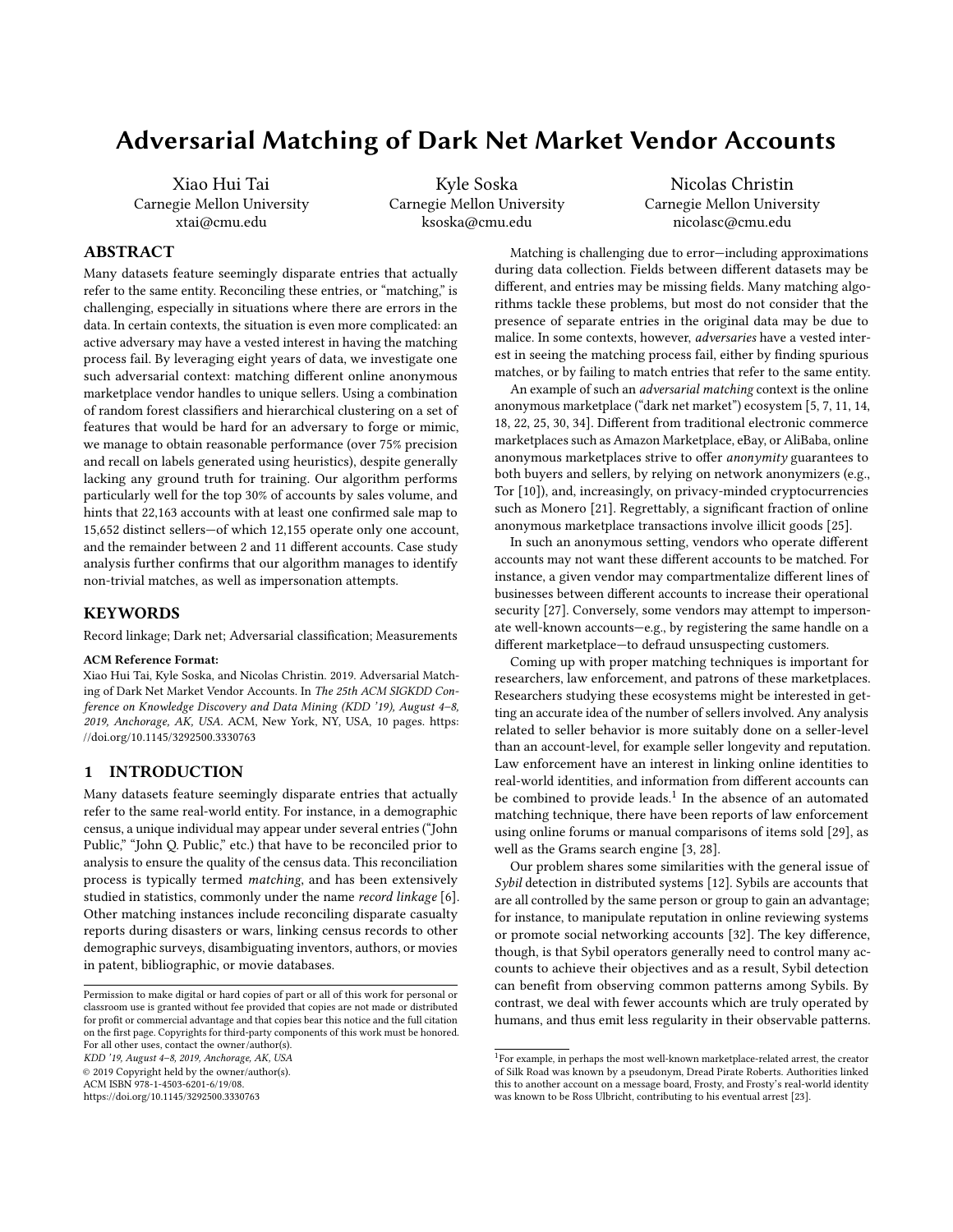Furthermore, Sybil detection algorithms usually do not try to address the dual issue of impersonation attacks. In this respect, our work is more closely related to detection of "sockpuppet" accounts (a user account controlled by an individual who controls at least one other user account) in online discussion forums [\[17\]](#page-8-19).

There have been a few previous attempts to match vendor accounts in online anonymous marketplaces. Two took the simple approach of matching (PGP) cryptographic public keys advertised by different accounts [\[5,](#page-8-1) [25\]](#page-8-7) which cannot handle impersonation attacks, since anybody can copy somebody else's public key. At the other end of the complexity spectrum, the Grams search engine [\[3\]](#page-8-14) was an elaborate and largely manual and crowdsourced attempt to match accounts across marketplaces. Grams was taken offline in December 2017, reportedly due to the high human cost of operating such a database [\[2\]](#page-8-20). Furthermore, crowdsourcing is vulnerable to poisoning, in which an adversary injects malicious content.

In this paper, we describe an automated classifier that matches disparate vendor accounts and detects impersonators, relying on features that are cumbersome for an adversary to forge. We evaluate on eight years (2011–2018) of online anonymous marketplace data, and find that 22,163 accounts with at least one confirmed sale map to 15,652 distinct sellers. 12,155 sellers (77%) operate only one account, while the remainder operates between 2 (1,909 sellers) and 11 accounts (2 sellers). Because ground truth in this context is elusive, we compare the performance of our algorithm with data obtained from Grams and from PGP key matching—although these labels are problematic, they give a general sense of model performance. Using these labels, our algorithm achieves more than 75% precision and recall. It works particularly well for vendor accounts with significant sales volume (approximately 90% recall at 75% precision for the top 30% of accounts). We present a few case studies where ground truth is documented through criminal complaints or forum discussions; we can automatically discover reported impersonation attempts and non-trivial links between accounts. We also discuss scalability limitations of our matching algorithm. Our hope is to pave the way for additional research in the context of adversarial matching, while giving the research community access to our data.

## 2 BACKGROUND AND RELATED WORK

We focus our literature review on three complementary areas: statistics research on matching problems, Sybil detection in social networks and distributed systems, and online anonymous marketplace measurements.

Matching. Matching in computer science and statistics refers to the disambiguation of records in the absence of a unique or common identifier. Probabilistic methods estimate, for each pair of records, a match probability based on available features. If the probability of match exceeds some cutoff, the pair is identified to be a match. Fellegi and Sunter's 1969 probabilistic framework [\[13\]](#page-8-21) is often considered the standard model for unsupervised record linkage [\[35\]](#page-8-22). When labels are available, the matching problem can also be seen as a supervised classification task, and more recently, machine learning methods have gained popularity (see, e.g., [\[31\]](#page-8-23)). In the literature, records often refer to single entries in demographic, bibliographic, and other databases [\[6\]](#page-8-0). By contrast, we treat records as an entire account profile, consisting of a history of user pages, inventories

and sales. Further, our application to dark net marketplaces has a unique adversarial component, that to our knowledge has not been studied in detail in the matching literature.

Sybil and impersonator detection. Douceur [\[12\]](#page-8-16) formalized the Sybil attack in the context of peer-to-peer networks. Sybil attacks frequently operate at scale, which requires a degree of automation. Subsequent work proposed defenses against Sybil attacks in social networks [\[33\]](#page-8-24) and online reviewing systems [\[32\]](#page-8-17) by exploiting regularity in certain patterns (e.g., social network account creation date, number and type of followers) that automated Sybil creation produce in order to distinguish between Sybils and human-operated accounts. Our matching problem is different: the accounts we need to match are all curated and operated by humans. We also have to address impersonation attacks, in which an individual creates an account with the fraudulent goal of impersonating a different vendor. Impersonation attacks have, for instance, been studied in the context of DNS typosquatting [\[1,](#page-8-25) [16,](#page-8-26) [20,](#page-8-27) [26\]](#page-8-28). Carried out at scale, these attacks can be detected by analyzing relatively simple features, whereas we have to consider more targeted, smaller-scale attempts. As mentioned in the introduction, our work more closely resembles Kumar et al.'s [\[17\]](#page-8-19) work on "sockpuppets" in online discussion communities. The context they analyze, however, calls for markedly different features, e.g., writing style and community interactions such as responses to posts. Their focus is also on characterizing behavior as opposed to the actual matching task.

Online anonymous marketplaces. Researchers have tried to model the economics of online anonymous marketplaces ("dark net markets"). This began with descriptive statistics of the Silk Road marketplace [\[7\]](#page-8-2), later expanding to include characterizations of the whole ecosystem and its longitudinal evolution [\[25\]](#page-8-7), as well as analyses of specific categories of goods [\[14,](#page-8-4) [30\]](#page-8-8). These papers mostly focus on macro-level considerations—e.g., calculating the total revenue of a given marketplace or of a given line of business over time which do not require disambiguation between vendor accounts. A smaller number of papers have attempted to characterize online anonymous marketplaces at a finer, transaction-level granularity, for instance to evidence geographic properties of the trade [\[11,](#page-8-3) [22\]](#page-8-6). These studies do not attempt to link vendor accounts.

Closer to our own efforts, Broséus et al. [\[5\]](#page-8-1) analyzes vendor activity across eight different marketplaces. Like Soska and Christin [\[25\]](#page-8-7), Broséus et al. rely on PGP keys for account matching, which, as we discussed in the introduction, is an imperfect proxy. Wang et al. [\[34\]](#page-8-9) attempt to perform account linkage by analyzing item images. While a promising direction, image features could be changed at relatively low cost for an attacker, or normalized by a marketplace operator prior to publication. Finally, recent work in cryptocurrency tracing tries to link different financial accounts owned by the same entities by examining the underlying cryptocurrency ledgers [\[15,](#page-8-29) [19,](#page-8-30) [21\]](#page-8-11). We complement these approaches by matching vendor accounts solely using publicly available marketplace data.

# <span id="page-1-0"></span>3 DARK NET MARKET DATASET

We combine data collected by Soska and Christin [\[25\]](#page-8-7) (including data from the original 2013 Silk Road study [\[7\]](#page-8-2)), with data collected for the AlphaBay marketplace [\[21,](#page-8-11) [30\]](#page-8-8), and finally with data more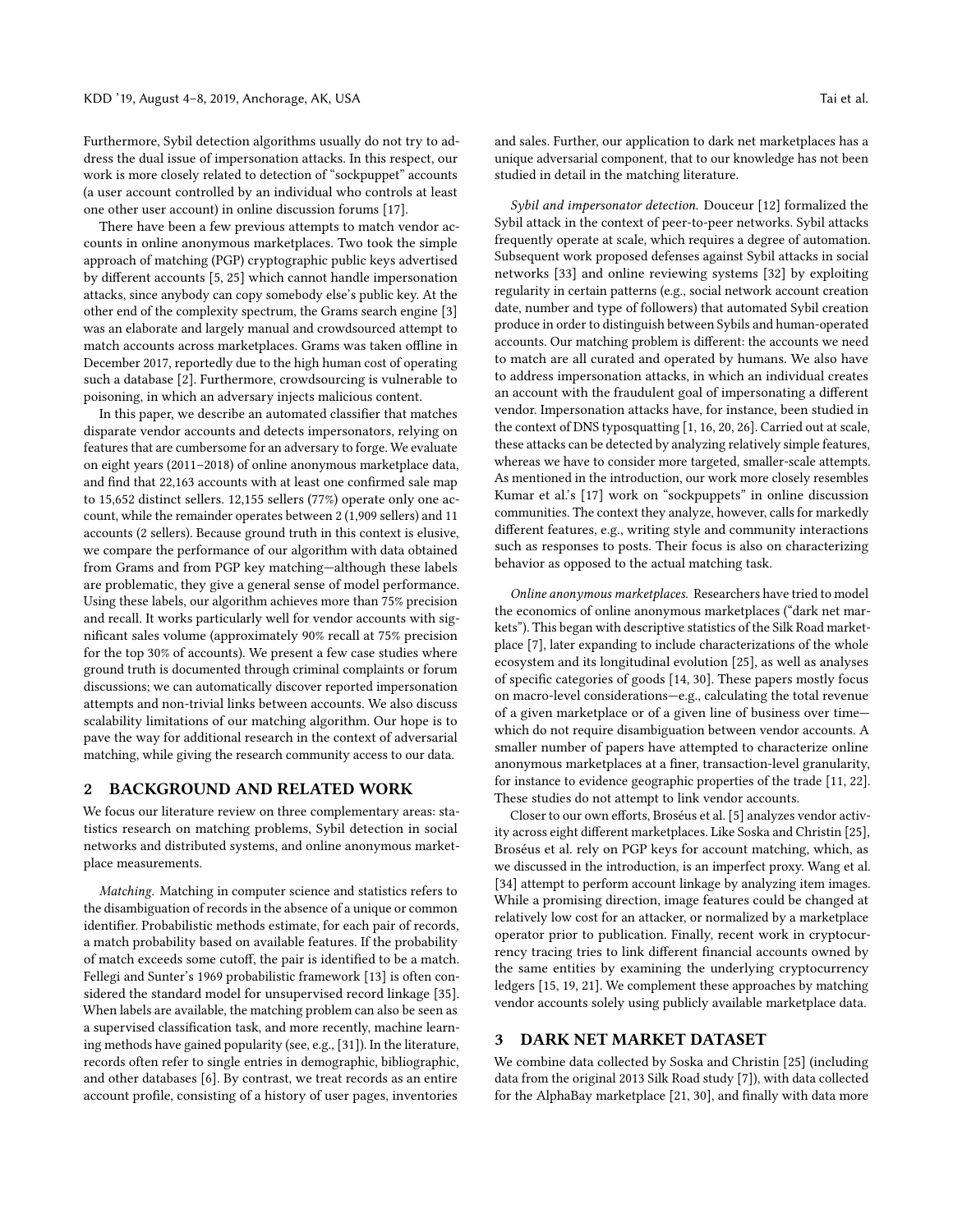Adversarial Matching of Dark Net Market Vendor Accounts KND (KDD '19, August 4-8, 2019, Anchorage, AK, USA

<span id="page-2-0"></span>

| Market      | $#$ snap. | Collection<br>interval   | $#$ accts<br>w/ sale | # accts<br>w/ key | # keys   |
|-------------|-----------|--------------------------|----------------------|-------------------|----------|
| Silk Road 1 | 164       | 2011-22-11 to 2013-08-18 | 2.327                | 467               | 574      |
| BMR         | 25        | 2013-10-11 to 2013-11-29 | 975                  | $\Omega$          | $\Omega$ |
| Silk Road 2 | 195       | 2013-11-24 to 2014-10/26 | 1,196                | 1,359             | 1,926    |
| Pandora     | 140       | 2013-12-01 to 2014-10-28 | 457                  | $\Omega$          | $\Omega$ |
| Agora       | 161       | 2013-12-28 to 2015-06-12 | 1,956                | 2,563             | 3,246    |
| Hydra       | 29        | 2014-07-01 to 2014-10-28 | 132                  | 10                | 11       |
| Evolution   | 45        | 2014-07-02 to 2015-02-16 | 2.338                | 11,586            | 12,288   |
| AlphaBay    | 27        | 2015-03-18 to 2017-05-24 | 6.215                | 8.370             | 9.865    |
| Dream       | 19        | 2017-07-15 to 2018-08-20 | 4.305                | 3.950             | 4.281    |
| Valhalla    | 3         | 2017-07-28 to 2017-12-06 | 268                  | 332               | 341      |
| Traderoute  | 5         | 2017-07-28 to 2017-10-11 | 1,768                | 2,463             | 2,592    |
| Berlusconi  | 8         | 2017-11-22 to 2018-08-22 | 226                  | $\theta$          | $\Omega$ |
| Other       | 175       | 2013-10-19 to 2014-08-11 | N/A                  | 999               | 1,160    |
| Total       | 996       | 2011-22-11 to 2018-08-22 | 22,163               | 32.101            | 36,284   |

Table 1: Markets collected and analyzed. Markets are chronologically ordered.

recently collected from the Dream, Berlusconi, Valhalla, and Traderoute marketplaces. We obtained these data by repeated scraping and parsing of all web pages present in these marketplaces. We refer the reader to our previous work [\[7,](#page-8-2) [25\]](#page-8-7), for a discussion of the technical and ethical details of data collection.

Most marketplaces consist of a collection of publicly-accessible vendor profile and item pages. Vendor pages contain a description of the vendor, including their various offerings, and, quite frequently, a cryptographic (PGP) public key which can be used by buyers to encrypt and authenticate communications with the vendor.

Item pages describe a given product, its associated price, and feedback left by buyers about their purchases of the item. As prior work [\[25\]](#page-8-7) has shown, these items can generally be characterized into just a few high level categories. Feedback is often, but not always, mandatory, and is a reasonable proxy for sales [\[7,](#page-8-2) [25\]](#page-8-7).

## 3.1 Data corpus overview

Table [1](#page-2-0) describes, for each marketplace we consider, the number of snapshots taken, the data collection interval, the number of vendor accounts, and the number of distinct PGP keys present on the marketplace. PGP keys extraction is imperfect, as evidenced by the absence of keys extracted from Berlusconi, BMR, and Pandora. "Other" corresponds to smaller markets (Flo, Utopia, The Marketplace, Tor Bazaar) or markets for which our data is very sparse (Sheep). These are only used to cull additional PGP keys. Evolution data also contains several non-vendor accounts.

For analyzing PGP keys and labeling data we consider the entire dataset of 178,270 accounts. However for training and evaluating our model (Sections [5](#page-3-0) and [6\)](#page-4-0) we only consider vendor accounts with at least one publicly reported sale (i.e., at least one piece of feedback). This for instance means that we discard 3,613 zero-sale accounts from AlphaBay.

## <span id="page-2-3"></span>3.2 Account-level information

For each vendor account, we extract information, such as their ID, sales category and diversity, profile data, item title and descriptions, and feedback received. We include characteristics that are difficult for an adversary to control, such as item prices and days in which sales were made.

We also extract per-account inventories of items that had at least one sale throughout the period. For each item, we extract the predicted category [\[25\]](#page-8-7), the dosage (number and unit, e.g. "8 grams"), and the quantity e.g., number of pills, tabs, tablets, blotters, etc. To infer dosages and quantities, we use regular expressions [\[8\]](#page-8-31).

Finally, we extracted 28,417 PGP keys from the profiles and item listings of 32,101 distinct accounts. Because some vendors use the same key on multiple accounts on different marketplaces, there are significantly more accounts with a PGP key than unique PGP keys. For most modern marketplaces, the number of accounts with a PGP key is similar to those with a sale. Evolution is an exception: the data contains non-vendor (buyers or simply curious individuals) accounts that may contain PGP keys.

#### 3.3 Grams data

Grams, the "dark web search engine [\[3\]](#page-8-14)" was an attempt at linking and supplementing different vendor profiles on various marketplaces. The procedure by which vendor profiles were linked was never clear, but clues point to extensive manual curation. When Grams shut down in December 2017, its purported administrators released their vendor databases to the public [\[2\]](#page-8-20). We use these databases as an additional source of information.

Grams reports knowledge of about 38,416 handles mapping to 27,491 unique vendors, over 15 marketplaces, and associated with 22,357 unique PGP keys. Five of the marketplaces Grams includes overlap with ours: Agora, AlphaBay, Evolution, Valhalla, Dream. The data correspond to 28,727 handles, grouped into 19,021 unique vendors which collectively published over 19,957 PGP keys. The Grams database contains an impostor field to denote impersonation attacks. This field is set on 129 handles, including 102 handles for the marketplaces of interest to us.

## 3.4 Discussion

As can be expected from such a longitudinal collection effort, our data is incomplete. For instance, no PGP public key was extracted from our Berlusconi snapshots, despite evidence that as many as 52 different keys were present on the site at the time(s) we scraped it. However, for our purposes, completeness of the data corpus is less important than correctness. In fact, to be practical, our matching algorithms should work with incomplete datasets.

## <span id="page-2-2"></span>4 DATA LABELING

By definition, we do not generally have any ground truth informa-tion on matches between handles.<sup>[2](#page-2-1)</sup> Instead, we create three sets of labels from heuristics, based on our existing data. We then discuss properties of the labeled sets.

## 4.1 Labeling heuristics

The first two labeled sets are derived from PGP key information and the third from Grams data. None of these techniques are perfect, but these labeled sets are be useful for training and comparison with our own classifier, which we describe in Section [5.](#page-3-0)

<span id="page-2-1"></span> ${}^{2}$ In a handful of cases, as we will see in Section [6,](#page-4-0) ground truth is available from arrest records—but those are only available in a very small fraction of all accounts, and may not be complete even for these accounts.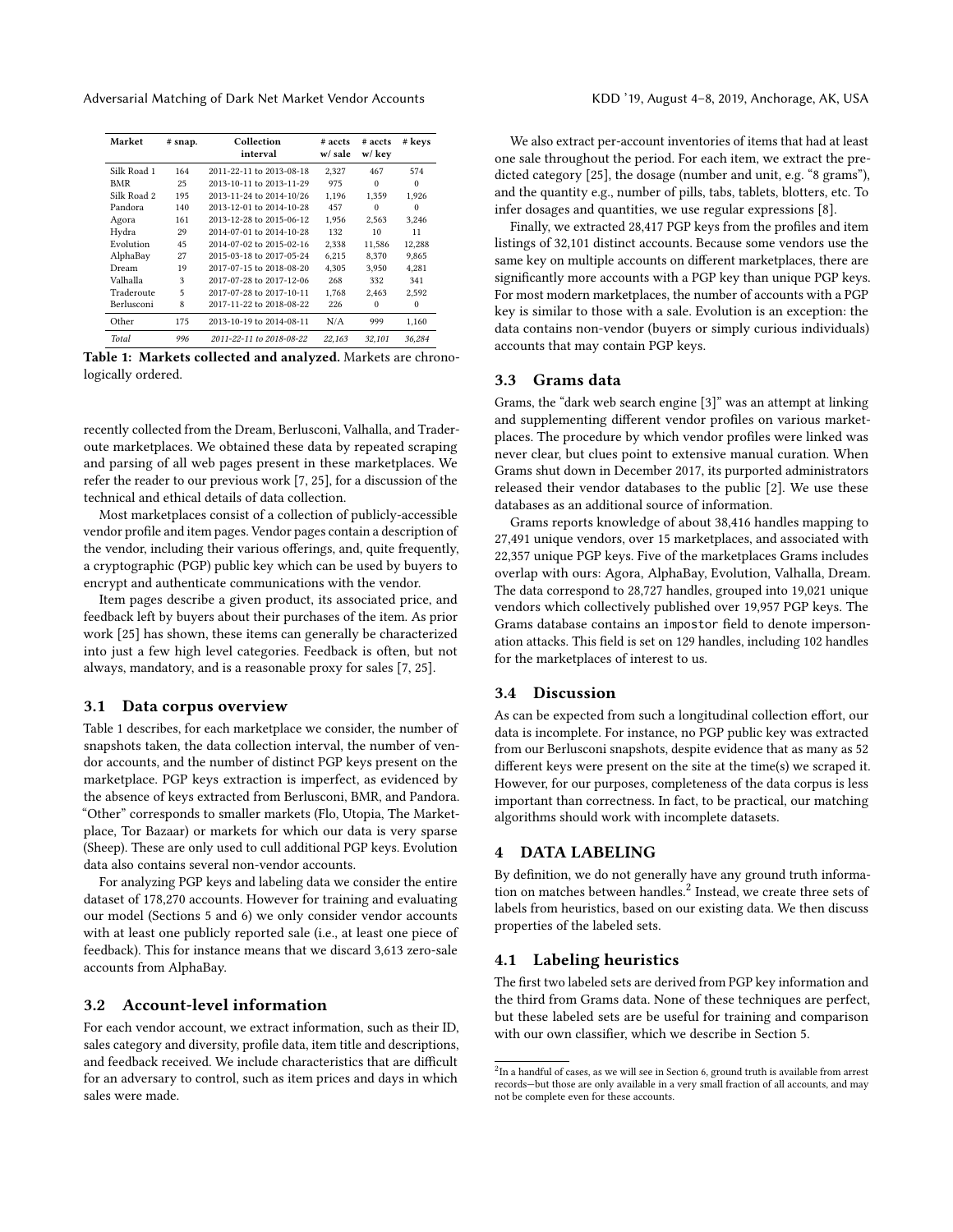4.1.1 Common PGP keys. A common technique is to link handles that purport to use the same PGP key [\[5,](#page-8-1) [25\]](#page-8-7). As mentioned briefly in Section [1,](#page-0-1) this technique does not preclude incorrect links. First, an impersonator can simply cut and paste a public key onto their vendor page. While decrypting or signing a message requires the associated private key, users cannot perform this verification noninteractively. Likewise, two handles using different public keys could belong to the same vendor: people frequently lose access to their private PGP key, and thus have legitimate reasons to generate new PGP keypairs. With these caveats in mind, for this first set of labels, we use the following definition.

<span id="page-3-1"></span>Definition 4.1. For any two vendor handles  $i$  and  $j$ , with associated sets of public PGP keys  $K_i$  and  $K_j$ , we consider i and j as<br>manning to the same vendor if and only if  $\exists k \in K$ .  $\exists k' \in K$ , such mapping to the same vendor if and only if  $\exists k \in K_i, \exists k' \in K_j$  such that  $k = k'$ that  $k = k'$ .

The relation defined in [4.1](#page-3-1) fails to capture instances where a vendor may have three or more accounts that do not all use the same PGP key but may be linked through an intermediate key. To address this case, we also consider the transitive closure of the relation defined by [4.1.](#page-3-1)

4.1.2 Signature rings. PGP keys are associated with "user ids," which typically take the form of an email address. PGP offers the ability for a user to sign other users' public keys with their private key. This signature operation is an endorsement that the signed key is valid, and matches the user id it purports to belong to. In other words, if user  $A$  signs user  $B$ 's key,  $A$  asserts that  $B$ 's key does indeed belong to B. We thus use the following definition for our second set of labels.

<span id="page-3-2"></span>Definition 4.2. For any two vendor handles i and j, with associated sets of public PGP keys  $K_i$  and  $K_j$ , we consider *i* and *j* map to the same vendor if and only if  $\exists k \in K$ .  $\exists k' \in K$ , such that 1) the the same vendor if and only if  $\exists k \in K_i, \exists k' \in K_j$  such that 1) the private key  $R_i$  associated with k signs  $k'$  and 2) the email addresses private key  $R_k$  associated with k signs k', and 2) the email addresses<br>associated to k and k' e(k) and e(k') match (i.e., e(k) = e(k')) associated to k and k',  $e(k)$  and  $e(k')$ , match (i.e.,  $e(k) = e(k')$ ).

Definition [4.2](#page-3-2) should theoretically encompass Definition [4.1](#page-3-1) as users are expected to always sign their own key; we were surprised to discover that most users in this corpus actually do not do this.

4.1.3 Grams data. The third set of labels we consider comes from Grams. For each handle i, the Grams database contains a link identifier. Different handles sharing the same link reportedly belong to the same vendor. Formally,

<span id="page-3-3"></span>Definition 4.3. For any two vendor handles  $i$  and  $j$ , we consider i and j map to the same vendor if and only if  $link(i) = link(j)$ .

Definition [4.3](#page-3-3) should also encompass Definition [4.1](#page-3-1) as PGP matching seems to have been one of the criteria Grams used to match users. In practice, though, the sources of data do not necessarily overlap—we have data from marketplaces that Grams does not cover and vice-versa—so we expect certain differences. While Grams intuitively should provide a superior way of labeling handles, compared to PGP linkage, the data Grams provide are limited to pre-2018 records only, miss a number of marketplaces we are considering, and also struggle with small vendors that only have a few sales.

We also experimented with other possible labeling techniques, such as inferring matches from vendor self-descriptions—but this

<span id="page-3-4"></span>Figure 1: Classifier overview. This diagram shows the relationship between our classifier, and the datasets described in Section [4.](#page-2-2) Blue boxes denote input data; green boxes, outputs; and salmon boxes, computations. Arrows denote input-output relations.



is infeasible using simple heuristics, and more complex analysis is subsummed by the features we eventually considered.

## 4.2 Labeled set properties

The relation of Definition [4.1](#page-3-1) finds 13,099 pairwise relations on 11,711 out of the 32,101 vendor accounts that posted a key in Table [1.](#page-2-0) The transitive closure of this relation yields another 855 pairs.

Despite 3,168 vendors using multiple PGP keys on the same profile, and several more vendors using multiple keys across different profiles, we only observed three instances of the forward signing described in Definition [4.2.](#page-3-2) One instance was from a PGP key posted on two different accounts on The Marketplace, where one was clearly marked as a test account. Another was from a vendor by the same handle on the Dream, AlphaBay and Traderoute markets, and the last was from keys sourced from the same handle on AlphaBay. So, while in principle, PGP key signing is a powerful technique for asserting the authenticity of a user-key relationship, in practice, vendors do not seem to adopt it at all. This further motivates linking techniques which do not rely on keys.

The addition of the Grams data (Definition [4.3\)](#page-3-3) yielded an additional 18,215 pairwise relations beyond Definition [4.1.](#page-3-1) This is not surprising since the Grams data is manually curated and identifies instances where vendors either do not use PGP, or have elected to create new keys for their different profiles.

## <span id="page-3-0"></span>5 CLASSIFIER DESIGN

Figure [1](#page-3-4) presents an overview of our system. As mentioned, we first restrict our data to accounts that reported at least one sale, that is, accounts that have obtained at least one piece of feedback on one of the item listings they offer. Out of the original 178,270 accounts we originally identified, this corresponds to 22,163 accounts (see Section [3\)](#page-1-0). The labeled sets on the left side of the diagram represent the labeling operations discussed in Section [4.](#page-2-2) Labeled set 1 corresponds to Definition [4.1,](#page-3-1) Labeled set 2 corresponds to Definition [4.2,](#page-3-2) and Labeled set 3 is the combination (union) of Definition [4.1,](#page-3-1) and Definition [4.3,](#page-3-3) including transitive closures. The right side of the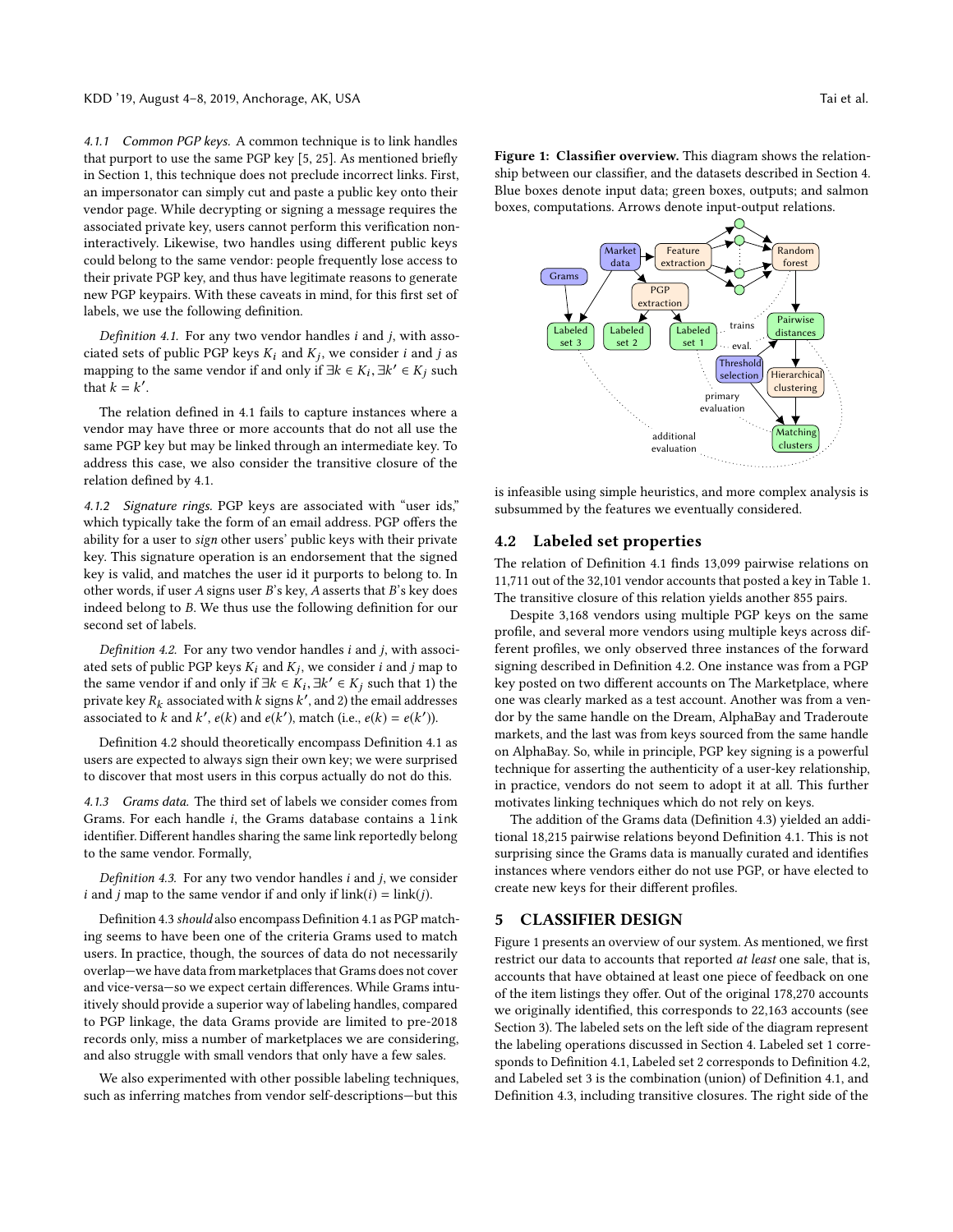diagram describes our classifier system. We extract a number of features from vendor account data and pass them to a random forest classifier. The random forest classifier outputs pairwise distances between accounts. Our classifier might produce matches that are intransitive, which we resolve with hierarchical clustering. We next turn to the discussion of our feature set, and our clustering choices.

## 5.1 Feature extraction

Our set of classifier features must fulfill three objectives. They must be derivable from publicly-available data; they must (as a set) properly discriminate between matches and non-matches; and they must (as a set) be resilient to evasion or poisoning. That is, an adversary should not be able to easily produce misleading feature sets or copy feature sets from a different vendor. For instance, an account handle is easy to impersonate. If a famous vendor has not yet opened an account on a brand new marketplace, an impersonator could easily create an account with the famous vendor's handle. On the other hand, it is difficult for an adversary to convincingly mimic the sales volume of an established vendor.

We generate pairwise comparisons for the 22,163 accounts, resulting in approximately 245 million pairs. For each pair, from accountlevel information (see Section [3.2\)](#page-2-3), we compute the following similarity measures: Edit distance between the IDs; Same or different marketplace; Jaccard similarity ( $J(A, B) = |A \cap B| / |A \cup B|$  for sets A and B) between bag-of-words representation of profile descriptions, item titles and descriptions (excluding any extracted PGP keys); Inventory-related Jaccard similarities: consider unique categories of all items sold, (category, dosage) pairs, (category, unit) pairs, and (category, dosage, unit) tuples; Absolute difference between diversity coefficients; Absolute difference between number of tokens in the bag-of-words representations of profiles and item descriptions; Absolute difference between number of days active (defined as the period between which sales are recorded); Absolute difference between number of listings with feedback, number of feedback, and number of feedback normalized by days active and marketplace total; Absolute difference between five-number summary of sales prices; Hamming distance  $(d_H(x, y) = \frac{1}{n} \sum_{i=1}^{n} I(x_i \neq y_i)$ , where x<br>and y are length n vectors) between binary vectors encoding days and  $y$  are length  $n$  vectors) between binary vectors encoding days in which sales occur; Fraction of overlapping sales days (number of days where both accounts have sales / size of union of sales days); Sum of number of sales days for both accounts.

The measures we selected should, as a whole, be costly for an adversary to forge. Because we only consider items which received feedback, an impersonator would not only have to post similar items, but receive sales on these items, or have the ability to generate fraudulent feedback to pretend sales occurred. While the latter is not difficult to do, it is also usually noticed quite quickly by marketplace operators and customers, and offenders are rapidly banned. Most of the other features are directly related to sales as well.

## 5.2 Training and classification

We use a subset<sup>[3](#page-4-1)</sup> of Labeled set 1 in Figure [1,](#page-3-4) following Definition [4.1,](#page-3-1) to train our classifier. This labeled set contains 3,653 matches (ones: the pair of accounts shares at least one PGP key), 73,449,607 nonmatches (zeros; the pair of accounts does not share any PGP key), and 172,134,943 pairs have missing labels (at least one of the two accounts considered is not associated with any PGP key). Crucially, we do not take these labels as ground truth, since, as discussed in Section [4,](#page-2-2) they could be vulnerable to impersonation attacks. Instead, for the training set, as an additional step we split this into 10 folds and obtain predictions by training on 9 folds and predicting on the tenth (in the same way that cross-validation is typically done). In this manner, if a training example was a pair consisting of an impersonator copying another vendor's PGP key and that said vendor, the training label would be "match," but it could still have a low model prediction.

We then treat our classification task as a supervised learning problem. We use a random forest classifier based on the extracted features and the labels, and produce a set of pairwise distances. More precisely, the output of the random forest classifier, for any pair of accounts  $(i, j)$  is a proportion of votes  $p_{ij}$  for the accounts correspond to the same vendor, where  $p_{ij}$  = Number of trees voting for match label / Total number of trees in random forest. We compute the "distance" (or dissimilarity)  $d_{ij}$  between both accounts as  $d_{ij} = 1 - p_{ij}$ .

## 5.3 Hierarchical clustering

Because pairs are evaluated independently, our classifier might produce matches that are intransitive. To resolve this, we use hierarchical agglomerative clustering. Given accounts  $1, \ldots, n$ , dissimilarities  $d_{ij}$  between each pair i and j, and dissimilarities  $d(G, H)$  between groups of accounts  $G = \{i_1, i_2, \ldots, i_r\}$  and  $H = \{i_1, i_2, \ldots, i_s\}$ , the algorithm starts with each node in a single group, and repeatedly merges groups such that  $d(G, H)$  is within a threshold D.

We consider four different linkage methods to define  $d(G, H)$ . Single linkage specifies that  $d_{\text{single}}(G, H) = \min_{i \in G, j \in H} d_{ij}$ . Informally, each account needs to be matched with only one other account in the cluster, and missing links are filled in. Complete linkage uses  $d_{\text{complete}}(G, H) = \max_{i \in G, j \in H} d_{ij}$ . That is, every account in the cluster needs to match with all other accounts in the cluster, and links are cut if this property is not satisfied. Av-erage linkage [\[24\]](#page-8-32) relies on  $d_{\text{average}}(G, H) = \frac{1}{|G||H|} \sum_{i \in G, j \in H} d_{ij}$ ,<br>which has no intuitive intermetation. Finally, minimum linkage which has no intuitive interpretation. Finally, minimax linkage [\[4\]](#page-8-33) uses  $d_{\text{minimax}}(G, H) = \min_{i \in G \cup H} r(i, G \cup H)$ , where  $r(i, G) =$ max $_{i \in G} d_{ij}$ , the radius of a group of nodes G around i. Informally, each account *i* belongs to a cluster whose center *c* satisfies  $d_{ic} \le D$ ; that is, all accounts in the cluster need to match to the cluster center.

# <span id="page-4-0"></span>6 PERFORMANCE EVALUATION

First, we evaluate performance with respect to various modeling choices. Even though the labels we have defined in Section [4](#page-2-2) do not represent ground truth, we believe they are adequate enough to illuminate the effects of various parameter choices. We then apply our classifier to a series of case studies, to see how it performs in practice.

<span id="page-4-1"></span><sup>3</sup>Two authors of this paper extracted PGP keys independently, producing near-identical results. For training, we ended up using a subset of the keys from data earlier in the collection period (these contained 3,653 PGP matches, while the full Labeled set 1 has 7,564 matches). Even with this restricted set of labels, when we evaluate using the full

set of PGP keys and Grams labels, including transitive closures, results are reasonable, as we see in Figure [3.](#page-6-0)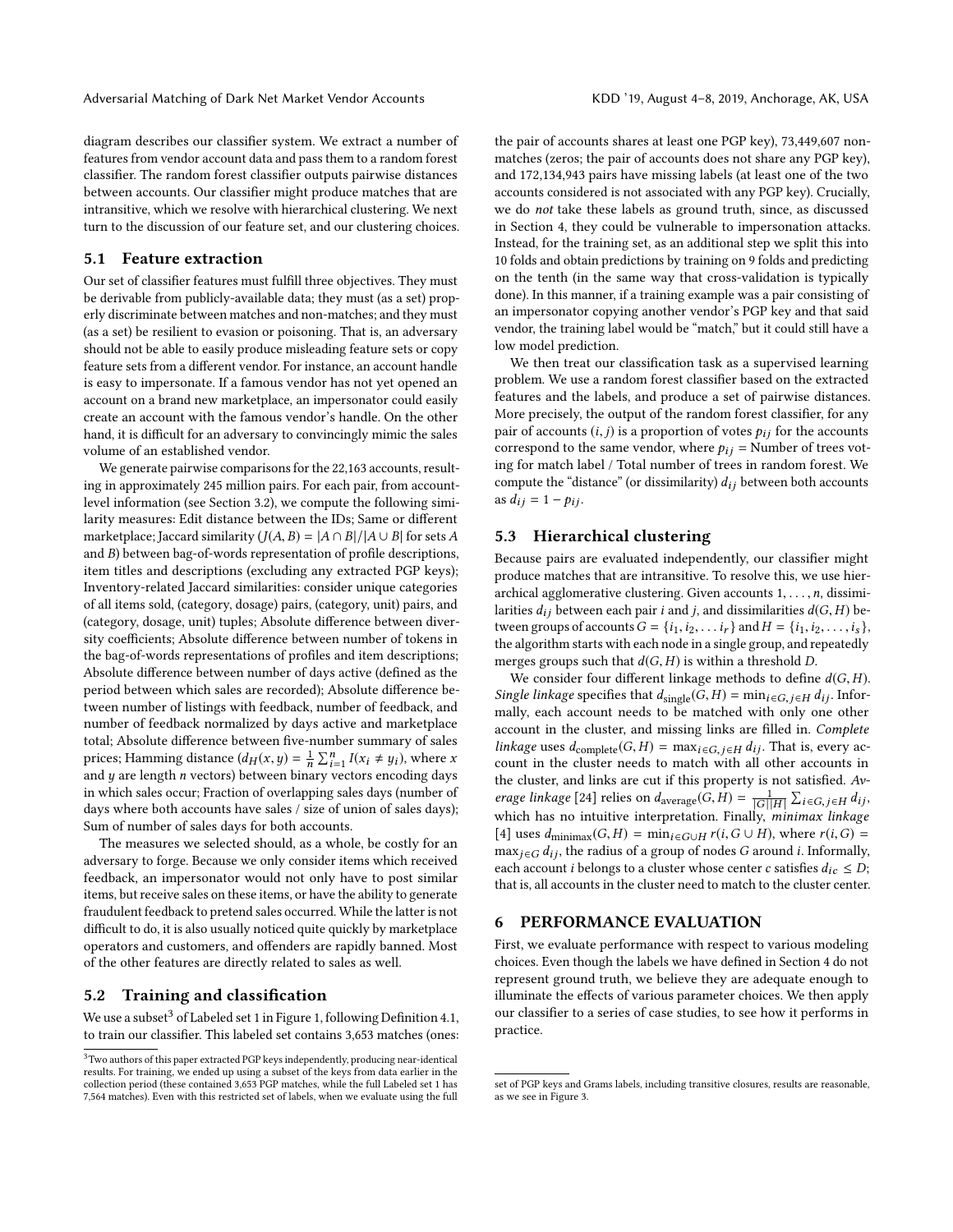## <span id="page-5-0"></span>6.1 Classifier accuracy

We first evaluate the random forest classifier. This is done at a pairwise level, predicting whether each pair belongs to the same seller. Because of the large class imbalance (most account pairs do not match), we avoid measures that use the number of true negatives. Instead of using traditional receiver operating characteristic (ROC) curves, we graph precision (True Positive/Predicted Positive) versus recall (True Positive/Actual Positive).

Using the training data (described in Section [5\)](#page-3-0), we train the model sampling all of the labeled matches, and between 3,653 to 10 million labeled non-matches. We then predict on all remaining non-sampled pairs. We additionally split the sampled pairs into 10 folds and obtain predictions on these by training on 9 folds and predicting on the tenth. We evaluate performance first with respect to the labeled set. As detailed in Section [5,](#page-3-0) this consists of 73,453,260 pairs (3,653 labeled matches), coming from the 12,121 accounts that posted at least one PGP key. The remaining pairs are discarded in this evaluation. In addition, we compared model performance against a baseline of classifying pairs solely using a threshold-based approach on edit distances of the IDs.

Figure [2](#page-6-1) summarizes the results for three types of experiments. Figure [2\(a\)](#page-6-1) shows that a classifier sampling at least 30,000 nonmatches strictly outperforms the baseline of ID distance. Also, trying to increase recall past 80-85% decreases precision dramatically. In other words, trying to correctly predict all actual matches results in true non-matches overwhelmingly being predicted to be matches. This means that the last 15% or so of actual matches may be difficult to predict. These pairs of accounts behave very differently from each other, yet share a common PGP key. There could be several reasons for this. One possibility is that a seller opens an account on a different marketplace to reserve the handle, and does not end up using this account much. We observe this anecdotally, and investigate this further in Figures [2\(b\)](#page-6-1) and [2\(c\).](#page-6-1) Figure [2\(b\)](#page-6-1) only plots pairs where both accounts are in the top 30% of sales volumes, eliminating dormant accounts as described—this corresponds to accounts exceeding roughly \$11,000 in sales. Figure [2\(c\)](#page-6-1) weights each pair by the smaller of the sales volumes in the pair, hence down-weighting pairs involving dormant accounts. Both these plots show marked improvements in recall.

Dormant accounts are not the only reason for false negatives. Some other possibilities are impersonators who copy a vendor's PGP key, meaning that the heuristic labels used for evaluation (and training) are incorrect. On the other hand, pairs incorrectly labeled as non-matches (i.e., same sellers posting different keys) could also affect classifier performance, in the sense that the entire range of behaviors associated with a pair of accounts belonging to the same seller are not captured by the model. We will investigate this further in the case studies described below.

Turning to false positives, through manual examination, we see that many of these accounts actually belong to the same seller, although they posted different PGP keys. These sellers might have used different marketplaces in non-overlapping time periods, even years apart, and their PGP keys might have expired or they might have lost their private keys. More can be done in terms of quantifying precisely the extent of this problem, and this is elaborated upon in Section [7.](#page-7-0)

As a secondary evaluation, Figure [3](#page-6-0) shows the same precisionrecall plot with respect to Labeled set 3. As described in Section [5,](#page-3-0) Labeled set 3 is the union of PGP labels in Labeled set 1, and Grams labels (Definition [4.3\)](#page-3-3), including transitive closures. This set of labels involves pairs from 18,023 accounts, compared to the earlier 12,121, and involves additional PGP matches (from later in the data collection period), as well as labels generated in a different way from what was used to train the model (using additional Grams data as well as transitive closures). This results in a pessimistic estimate of the generalization error of the classifier. Figure [3](#page-6-0) shows that precision is not much poorer, but recall does suffer. The false negatives issue that was described earlier is exacerbated by the additional links reported by Grams.

## 6.2 Clustering accuracy

Next, we re-evaluate performance after the clustering step, using the four types of linkages as described in Section [5.](#page-3-0) We use the classifier trained on PGP labels as described in Section [5,](#page-3-0) sampling 10 million non-matches (since from Figure [2\(a\)](#page-6-1) this produces the best performance). Predictions are generated on all pairs, including unlabeled pairs, and we then run hierarchical clustering using dissimilarity cutoffs at regularly spaced intervals from 0 to 1. We compute the precision and recall at each, evaluated using pairs with non-missing labels. The results are in Figure [4.](#page-6-2) Minimax and average linkage have superior performance, but minimax linkage has the further advantage of interpretability (see Section [5\)](#page-3-0). For this curve, the bend occurs at around a cutoff of 0.74, optimizing the trade-off between precision and recall. Both of these are around 0.8 with this cutoff.

The final choice of cutoff and/or linkage method depends on the type of performance desired. For example, if an individual might be implicated in a crime, false positives could be extremely undesirable, in which case we want a very high level of precision. If we are interested in generating investigative leads for a particular account, and will be reviewing matches manually, we might instead prefer high recall. In this case, transitive closures may not be a concern either, and we might simply select pairs for which the classifier produces higher predictions, for manual review.

As a final step, we use the results from the clustering step above, using minimax linkage with a cutoff of 0.74. These modeling choices result in assigning the 22,163 accounts to 15,652 distinct sellers. 12,155 of the sellers are singletons, and the remainder operate multiple accounts. For instance 1,909 sellers operate 2 accounts; at the opposite end of the spectrum, 2 users operate 11 accounts. More interestingly, hundreds of sellers operate four or more accounts, which validates the motivation for this work.

## 6.3 Case studies

We next look at a series of case studies, combining publicly available criminal complaints with online discussions on accounts of interest.

6.3.1 Court records. As noted earlier, ground truth regarding online anonymous markets is elusive. However, when an individual is arrested for allegedly selling goods on an online anonymous marketplace, the court usually lists (some of) the various aliases under which they operated. To assess how well our algorithm could independently infer documented matches, we manually looked at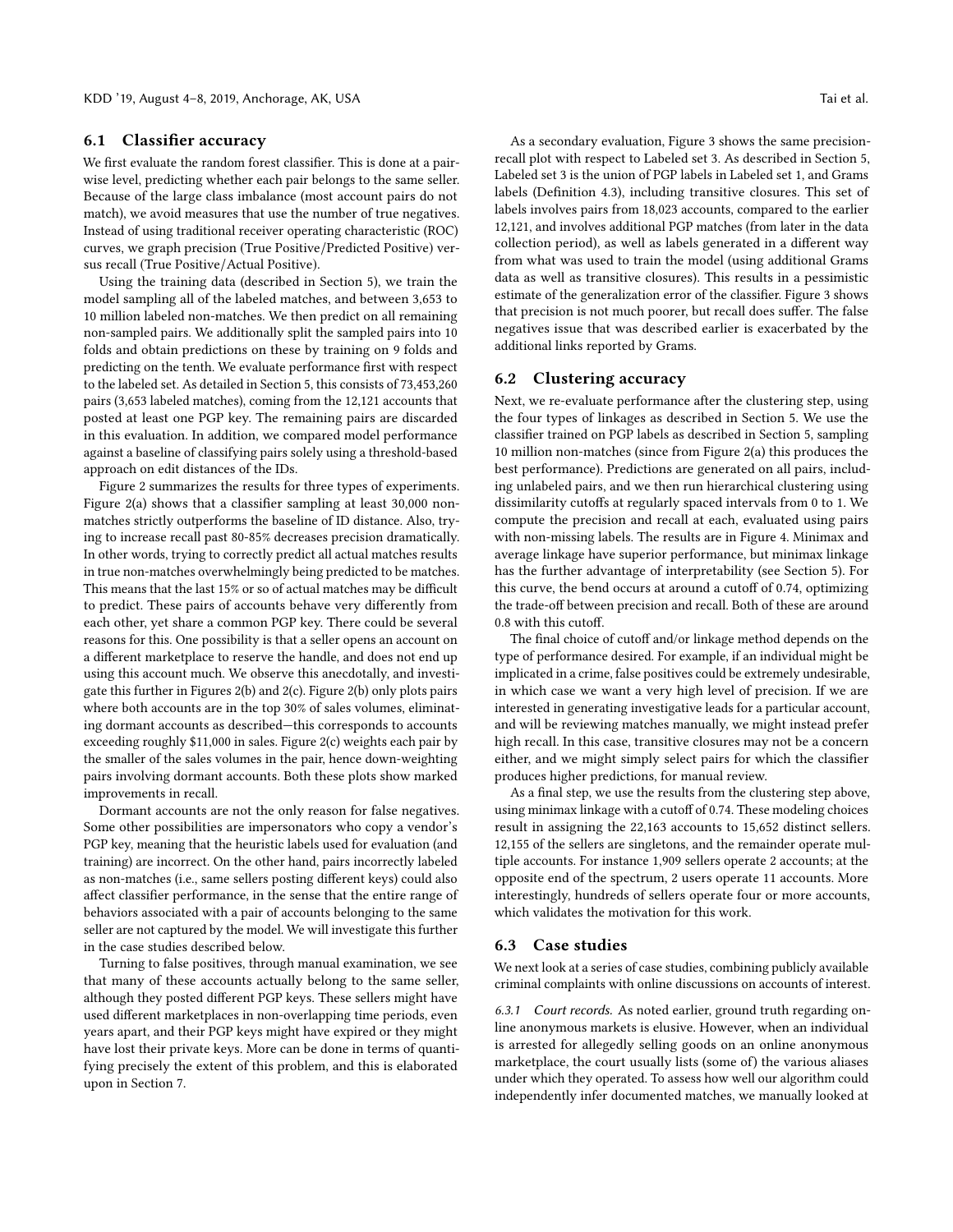<span id="page-6-1"></span>Figure 2: Precision vs. recall varying the number of non-matches sampled, using 50 trees. The left hand plot shows results for all accounts; the middle plot only considers the top 30% of accounts in sales volume (i.e., those who have sold more than \$11,617.81 worth of product); the right plot weighs each point by the account's sales volume.



(a) All seller accounts.

(b) Top 30% of seller accounts by volume.

(c) All seller accounts (weighted by volume).

<span id="page-6-0"></span>



<span id="page-6-2"></span>Figure 4: Precision vs. recall after hierarchical clustering.



criminal complaints, indictments, and sentencing statements culled from multiple sources (press articles, DoJ releases, etc.) corresponding to 195 distinct individuals. These documents report on 130 different screen names—some of which may have been used on multiple marketplaces—grouped in 103 families. There is no fixed reporting rule in these documents, and different accounts usually need to be significantly different to be mentioned separately; mere case changes are unlikely to be mentioned. As a result, infering account clusters using these documents is not straightforward.

With these caveats in mind, we infer that in 12 cases, a given individual is allegedly using more than one account, and in four of those, the complaint matches more than two different accounts to the same person. Out of these 12 cases, five cases mention accounts that do not appear in our database—perhaps because that account did not receive any feedback, or due to incompleteness of our data. For the remaining seven cases, we observe that, depending on the parameter specifications used, some of these are matched.

With the very conservative cut-off of 0.74 we used earlier (designed to minimize false positives), and using minimax linkage, we do not find any of these seven matches; reducing the cutoff slightly to 0.5 and still using minimax linkage, we find the right match for one of these cases. As described in Section [6,](#page-4-0) when an automated algorithm is used to generate leads for manual review, as expected to be the case in a criminal investigation, we might

choose parameter specifications designed to produce high recall instead. Further, resolving transitive closures is less important. We hence look directly at the pairwise results from the random forest classifier, sampling 10 million non-matches (this corresponds to the red curve in Figure [2\(a\)\)](#page-6-1). Models sampling a smaller number of non-matches produce predictions that are even less conservative, but we do not discuss that in detail here. Examining these pairs for the remaining six cases, we find that in half of them, at least one alternate account is matched with prediction 0.2 or higher.<sup>[4](#page-6-3)</sup> In the remaining three cases, sellers did such an excellent job compartmentalizing their businesses over multiple accounts, for example selling different categories of products on different accounts, that the algorithm was unable to find matches in those cases.

6.3.2 Adversarial examples. As described, we have designed a system to detect some subset of adversaries. We look at two scenarios of interest in more detail, and examine where the algorithm succeeds and fails: (1) accounts belonging to the same vendor, but having different screen names and PGP keys; and (2) impersonators copying a screen name and/or PGP key.

In the first scenario, we found a large number of accounts with different screen names and PGP keys that cluster, even using a conservative cutoff of 0.74 and minimax linkage. At a pairwise level, this resulted in 12,320 pairs being predicted to be matches. Of these, 2,910 had common PGP keys, 757 did not have common keys, and the remaining 8,653 pairs had a missing label, meaning that one or both accounts in the pair did not post a key. The distribution of edit distances of IDs for these predicted matches is in Figure [5.](#page-7-1) Over 30% of pairs had different IDs. Broken down by labeled match status (using training labels), pairs posting different PGP keys tend to have larger differences in screen names, more strongly suggesting adversarial intent.

Additionally, we verified some of these predicted matches manually; some do not attempt to conceal their identity, providing this information in their profile descriptions, while others do not explicitly do so. We attempted to confirm such cases using online discussion forums such as Reddit. Some examples are FTB on Black Market Reloaded being matched to fredthebaker on other marketplaces, kaypee911 on Black Market Reloaded being matched to aaapee911, evopee911, etc. on other marketplaces, and Sheld0nC00per on Pandora being matched to KeithLemon elsewhere. All these matches despite not having a common PGP key in the training data.

<span id="page-6-3"></span><sup>&</sup>lt;sup>4</sup>While this might seem like a low threshold, it represents less than 0.01% of all pairs.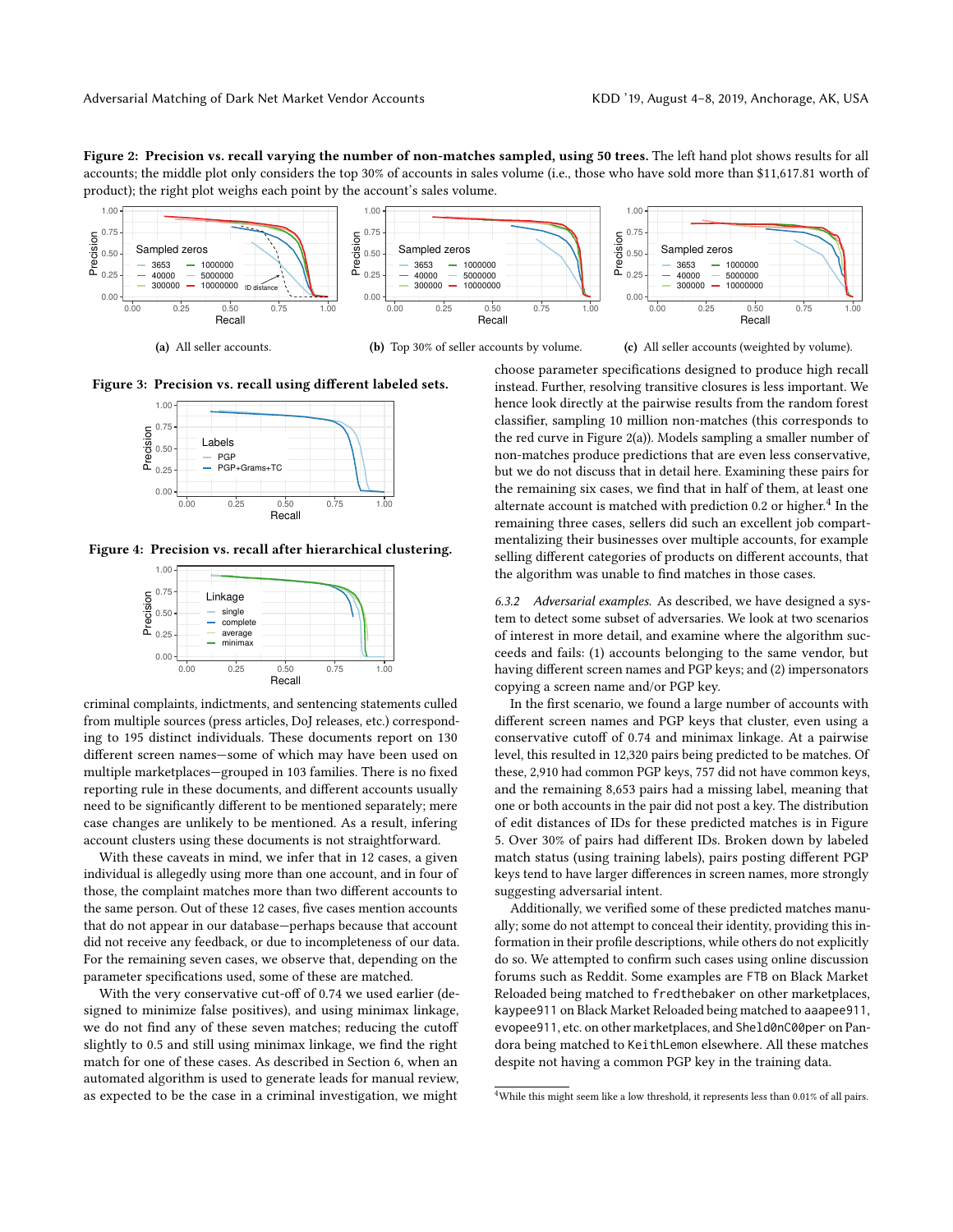<span id="page-7-1"></span>Figure 5: Edit distance of IDs for model predicted matches.  $N = 757$ , 2910, and 8653, respectively.



As for impersonators, we found several examples of accounts with the same screen name or the PGP key of a different user, that our algorithm successfully placed in different clusters. For instance, LowLands on Silk Road 2 tried to impersonate LowLands on other marketplaces, which was confirmed in the account profile. ("ATTENTION !!! ON SILK ROAD 2 THERE IS A SELLER LOWLANDS CLAIMING TO BE US....THIS IS NOT TRUE!!!..BE AWARE !!!!!!").

Similarly gotmilkreplica copied gotmilk's PGP key, and posted on forums claiming to be gotmilk.<sup>[5](#page-7-2)</sup> The former ships knockoffs from Hong Kong, while the latter is a large seller shipping prescription medication from India, and it seems unlikely that they are in fact the same seller.

<span id="page-7-6"></span>6.3.3 Model and label disagreements. Finally, we examine some examples where the model and label strongly disagree. To be specific, we notice that in Figure [3,](#page-6-0) there is a kink in the bottom right where even using the smallest cutoff for matches, the model is unable to correctly predict all matches. We discussed this in Section [6.1,](#page-5-0) noting that the problem is worse when evaluating pairs using Labeled Set 3, where the model is unable to predict some close to 10% of labeled matches. Restricting to pairs where both accounts are in the top 30% of sales volumes (as in Figure [2\)](#page-6-1), there are 117 pairs which are labeled matches (according to Labeled Set 3), but have model predictions of zero.

Looking at these pairs manually, we found that 26 pairs (22% of the 117 pairs) involve a cluster of accounts on the Dream marketplace (cannab1z, GlazzyEyez, ibulk, MarcoPolo420, MissJessica and mushroomgirl), and some of MissJessica's accounts on other marketplaces. Further investigation revealed that during the seizure of Hansa and AlphaBay marketplaces in 2017, the Dutch National Police gained control of at least a dozen accounts on Dream, and posted their PGP key on all of the account pages.<sup>[6](#page-7-3)</sup> Many of the accounts in this cluster were victims of this takeover. This case study highlights the problems with solely using PGP keys or Grams labels for matching, and suggests that the error rates reported when evaluating our model against these labels are an overestimate.

## <span id="page-7-0"></span>7 DISCUSSION

Classifier performance. Looking at variable (or feature) importances from the random forest classifier, we can better identify which features specifically are important for an adversary to stage

<span id="page-7-4"></span>

| Variable                                             | Mean Gini decrease |
|------------------------------------------------------|--------------------|
| Edit distance between IDs                            | 3690               |
| Jaccard similarity between item title tokens         | 1109               |
| Jaccard similarity between item description tokens   | 697                |
| Jaccard similarity between profile tokens            | 206                |
| Same or different marketplace                        | 160                |
| Difference between number of item title tokens       | 109                |
| Difference between number of item description tokens | 93                 |
| Difference between fraction of daily sales           | 89                 |
| Difference between mean item price sold              | 88                 |
| Hamming distance between sales dates                 | 88                 |

Table 2: Variable importance in random forest classifier. Top 10 pairwise comparison features and their associated importance measured using mean decrease in Gini impurity.

a successful attack. Using the classifier sampling 10 million nonmatches, we present variable importances in Table [2,](#page-7-4) measured using mean decrease in Gini impurity.<sup>[7](#page-7-5)</sup> The items sold through each account, and their associated information plays a large role in determining if a pair of accounts is a match or not. The implication is that for an impersonation attack to succeed, an impersonator would have to sell products with item titles and descriptions very similar to those in the account that they are impersonating. This is hard to forge, as sales actually need to be confirmed by feedback for our classifier to consider the associated accounts.

Limitations. As described, the labels used to train the model are heuristics rather than ground truth labels. There are many inaccuracies due to the same vendor using multiple keys, or different users using the same key. In Section [6.3.3](#page-7-6) we discussed an incident where the Dutch National Police posted the same key on multiple accounts. We have attempted to generate labels in alternative ways, and future work would involve training the model on these and comparing the results. As discussed in Section [4,](#page-2-2) generating labels from profile information using regular expression matching was not particularly successful, but this could be improved either by manual extraction or using more sophisticated tools to extract semantic from profile descriptions.

Related to this, it is difficult to determine the proportion of false positives that are actually true positives, or false negatives that are actually true negatives. As a reviewer suggested, one option would be to randomly sample cases bucketed by model score for manual review. We did this to some extent in Section [6.3.3,](#page-7-6) noting that out of 117 selected false negative pairs, at least 22% are true negatives, but a more comprehensive analysis could be done.

The algorithm itself is susceptible to adversaries that take great lengths to mimic behavior, as illustrated by several examples discussed earlier. The current methodology also assumes that account ownership does not change over time, which we know anecdotally to be false, for example due to sales of accounts or police takeovers.

Finally, scalability is a notable limitation, since our current implementation is  $O(n^2)$ . Generating some of the pairwise features<br>is extremely slow and memory-intensive. Likewise, training the is extremely slow and memory-intensive. Likewise, training the model is very memory-intensive. It was prohibitively expensive to sample more than 10 million non-matches.

<span id="page-7-2"></span> $^{5}$ https://bitcointalk.org/index.php?topic=834362.0

<span id="page-7-3"></span><sup>6</sup>[https://www.bleepingcomputer.com/news/security/](https://www.bleepingcomputer.com/news/security/crooks-reused-passwords-on-the-dark-web-so-dutch-police-hijacked-their-accounts/)

[crooks-reused-passwords-on-the-dark-web-so-dutch-police-hijacked-their-accounts/.](https://www.bleepingcomputer.com/news/security/crooks-reused-passwords-on-the-dark-web-so-dutch-police-hijacked-their-accounts/)

<span id="page-7-5"></span> $^7\mathrm{The}$  Gini impurity decreases after each split. For a single tree, summing these whenever a particular feature is used in the split gives the decrease in Gini impurity for that feature. Taking the mean over all trees gives the mean decrease in Gini impurity, and provides a measure of feature importance.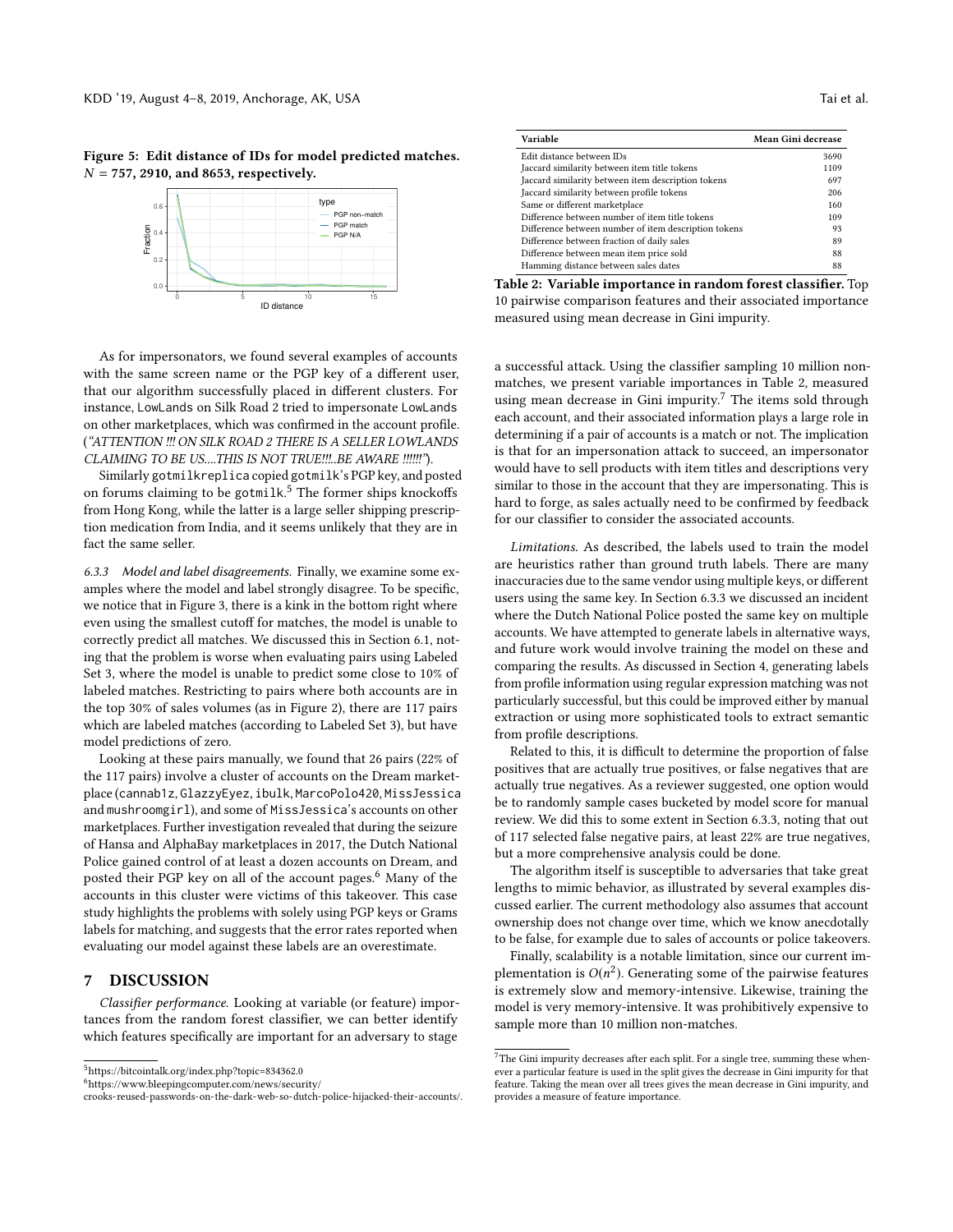Adversarial Matching of Dark Net Market Vendor Accounts KND (KDD '19, August 4–8, 2019, Anchorage, AK, USA

## 8 CONCLUSION

Building on an eight-year data collection effort, we implemented various methods (classification and clustering) to infer relationships between disparate vendor accounts on dark net marketplaces. We have shown that it is possible to develop a classifier to match these accounts in an adversarial context, where sellers may not want their accounts to be linked, or may attempt to impersonate others.

In aggregate, our classifier performs reasonably well (precision and recall both above 75%) both on unseen test data, as well as data labeled differently from how the model was trained. The classifier performs particularly well (recall close to 90%) for accounts with significant (> \$11,000) sales volumes. Because ground truth is not generally available, actual performance may even be higher. Anecdotal evidence from manually investigating false positives and false negatives suggests mislabeled entries exist in the test set.

Additionally, we could confirm examples of correct matches and non-matches in situations where partial ground truth was available (e.g., publicly available criminal complaints). There remains room for improvement, particularly in terms of scalability and inferring more accurate labels for both training and testing.

Matching seller accounts on anonymous marketplaces gives researchers a better understanding of the ecosystem, by providing more accurate figures on the number of unique sellers involved: while the vast majority of sellers only operate one account, some sellers may be behind as many as 11 accounts. Finally, we hope that our work gives insights into solving similar adversarial matching problems in other domains. In particular, studying tradeoffs between performance and the selection features resilient to adversarial tampering is key.

# 9 ACKNOWLEDGMENTS

We thank Jeremy Thomas for maintaining and further developing the scraping infrastructure, Emily Rah for collecting and analyzing dark net market related criminal complaints, and Behtash Banihashemi for many discussions during the course of this research. We also thank James Arps, Mahmood Sharif, and Zachary Weinberg, for extensive feedback on earlier revisions of this manuscript. This research was partially supported by DHS Office of Science and Technology under agreement number FA8750-17-2-0188; and by the Center for Statistics and Applications in Forensic Evidence (CSAFE) through NIST Cooperative Agreement #70NANB15H176.

## REFERENCES

- <span id="page-8-25"></span>[1] P. Agten, W. Joosen, F. Piessens, and N. Nikiforakis. 2015. Seven months' worth of mistakes: A longitudinal study of typosquatting abuse. In *Proc. ISOC NDSS*. [2] C. Aliens. 2017. The Darknet Search Engine 'Grams' is Shuttin
- <span id="page-8-20"></span>The Darknet Search Engine 'Grams' is Shutting Down. [https://web.archive.org/web/20180124070700/https://www.deepdotweb.](https://web.archive.org/web/20180124070700/https://www.deepdotweb.com/2017/12/15/darknet-search-engine-grams-shutting/) [com/2017/12/15/darknet-search-engine-grams-shutting/.](https://web.archive.org/web/20180124070700/https://www.deepdotweb.com/2017/12/15/darknet-search-engine-grams-shutting/) Accessed May 18, 2019.
- <span id="page-8-14"></span>[3] Anonymous. 2017. Grams: Search the Darknet. Was at [http://grams7enufi7jmdl.](http://grams7enufi7jmdl.onion) [onion.](http://grams7enufi7jmdl.onion) Taken offline in December 2017.
- <span id="page-8-33"></span>[4] J. Bien and R. Tibshirani. 2011. Hierarchical Clustering With Prototypes via Minimax Linkage. J. Am. Stat. Assoc. 106 495 (2011), 1075–1084.
- <span id="page-8-1"></span>[5] J. Broséus, D. Rhumorbarbe, C. Mireault, V. Ouellette, F. Crispino, and D. Décary-Hétu. 2016. Studying illicit drug trafficking on Darknet markets: Structure and organisation from a Canadian perspective. Forensic Sci. Int. 264 (2016), 7–14.
- <span id="page-8-0"></span>[6] P. Christen. 2012. Data Matching: Concepts and Techniques for Record Linkage, Entity Resolution, and Duplicate Detection. Springer.
- <span id="page-8-2"></span>[7] N. Christin. 2013. Traveling the Silk Road: A measurement analysis of a large anonymous online marketplace. In Proc. WWW'13. Rio de Janeiro, Brazil, 213– 224.
- <span id="page-8-31"></span>[8] N. Christin. 2017. An EU-focused analysis of drug supply on the AlphaBay marketplace. EMCDDA report for contract CT.17.SAT.0063.1.0. Available at [http://www.](http://www.emcdda.europa.eu/system/files/attachments/6622/AlphaBay-final-paper.pdf) [emcdda.europa.eu/system/files/attachments/6622/AlphaBay-final-paper.pdf.](http://www.emcdda.europa.eu/system/files/attachments/6622/AlphaBay-final-paper.pdf)
- <span id="page-8-34"></span>DHS S&T – CSD. [n. d.]. Information Marketplace for Policy and Analysis of Cyber-risk & Trust (IMPACT). Retrieved May 18, 2019, from [https:](https://impactcybertrust.org) [//impactcybertrust.org.](https://impactcybertrust.org)
- <span id="page-8-10"></span>[10] R. Dingledine, N. Mathewson, and P. Syverson. 2004. Tor: The Second-Generation Onion Router. In Proceedings of the 13th USENIX Security Symposium.
- <span id="page-8-3"></span>[11] M. Dittus, J. Wright, and M. Graham. 2018. Platform criminalism: the last-mile geography of the darknet market supply chain. In Proc. of the 2018 Web Conference. Lyon, France, 277–286.
- <span id="page-8-16"></span>J. Douceur. 2002. The Sybil Attack. In Proc. IPTPS '02. Cambridge, MA.
- <span id="page-8-21"></span>[13] I. Fellegi and A. Sunter. 1969. A Theory for Record Linkage. *J. Am. Stat. Assoc.* 64, 328 (1969), 1183–1210.
- <span id="page-8-4"></span>[14] M. Gilbert and N. Dasgupta. 2017. Silicon to syringe: Cryptomarkets and disruptive innovation in opioid supply chains. Int. J. Drug Policy 46 (2017), 160-167.
- <span id="page-8-29"></span>[15] G. Kappos, H. Yousaf, M. Maller, and S. Meiklejohn. 2018. An Empirical Analysis of Anonymity in Zcash. In Proc. USENIX Security.
- <span id="page-8-26"></span>[16] P. Kintis, N. Miramirkhani, C. Lever, Y. Chen, R. Romero-Gomez, N. Pitropakis, N. Nikiforakis, and M. Antonakakis. 2017. Hiding in plain sight: a longitudinal study of combosquatting abuse. In Proc. ACM CCS. 569-586.
- <span id="page-8-19"></span>[17] S. Kumar, J. Cheng, J. Leskovec, and V.S. Subrahmanian. 2017. An Army of Me: Sockpuppets in Online Discussion Communities. In Proc. WWW. Perth, Australia, 857–866.
- <span id="page-8-5"></span>[18] J. Martin. 2014. Drugs on the dark net: How cryptomarkets are transforming the
- <span id="page-8-30"></span>global trade in illicit drugs. Springer. [19] S. Meiklejohn, M. Pomarole, G. Jordan, K. Levchenko, D. McCoy, G. Voelker, and S. Savage. 2013. A fistful of bitcoins: characterizing payments among men with no names. In Proc. ACM/USENIX IMC. Barcelona, Spain, 127–140.
- <span id="page-8-27"></span>[20] T. Moore and B. Edelman. 2010. Measuring the Perpetrators and Funders of Typosquatting. In Proc. IFCA Financial Crypto. 175–191.
- <span id="page-8-11"></span>[21] M. Möser, K. Soska, E. Heilman, K. Lee, H. Heffan, S. Srivastava, K. Hogan, J. Hennessey, A. Miller, A. Narayanan, and N. Christin. 2018. An Empirical Analysis of Traceability in the Monero Blockchain. In Proc. PETS, Vol. 3. Barcelona, Spain.
- <span id="page-8-6"></span>[22] L. Norbutas. 2018. Offline constraints in online drug marketplaces: An exploratory
- <span id="page-8-18"></span>analysis of a cryptomarket trade network. Int. J. Drug Policy 56 (2018), 92–100. [23] N. Popper. 2015. The tax sleuth who took down a drug The tax sleuth who took down a drug lord. [https://www.nytimes.com/2015/12/27/business/dealbook/](https://www.nytimes.com/2015/12/27/business/dealbook/the-unsung-tax-agent-who-put-a-face-on-the-silk-road.html) [the-unsung-tax-agent-who-put-a-face-on-the-silk-road.html.](https://www.nytimes.com/2015/12/27/business/dealbook/the-unsung-tax-agent-who-put-a-face-on-the-silk-road.html) Last accessed: May 18, 2019..
- <span id="page-8-32"></span>[24] R. R. Sokal and C. D. Michener. 1958. A statistical method for evaluating systematic relationships. University of Kansas Science Bulletin 38 (1958), 1409–1438.
- <span id="page-8-7"></span>[25] K. Soska and N. Christin. 2015. Measuring the Longitudinal Evolution of the Online Anonymous Marketplace Ecosystem. In Proc. USENIX Security. Washington, DC, 33–48.
- <span id="page-8-28"></span>[26] J. Szurdi, B. Kocso, G. Cseh, J. Spring, M. Felegyhazi, and C. Kanich. 2014. The Long "Taile" of Typosquatting Domain Names. In Proc. USENIX Security. San Diego, CA, 191–206.
- <span id="page-8-12"></span>[27] The Grugq. 2017. Operational Security and the Real World. [https://medium.com/](https://medium.com/@thegrugq/operational-security-and-the-real-world-3c07e7eeb2e8) [@thegrugq/operational-security-and-the-real-world-3c07e7eeb2e8.](https://medium.com/@thegrugq/operational-security-and-the-real-world-3c07e7eeb2e8) Retrieved May 18, 2019.
- <span id="page-8-15"></span>[28] United States District Court, Eastern District of California. 2016. Affidavit of Matthew Larsen. [https://www.justice.gov/usao-edca/file/836576/download,](https://www.justice.gov/usao-edca/file/836576/download) accessed 2017-08-20.
- <span id="page-8-13"></span>[29] United States District Court, Eastern District of New York. 2016. Affidavit in Support of Removal to the Eastern District of California. [https://regmedia.co.uk/](https://regmedia.co.uk/2016/08/12/almashwali_arrest.pdf) [2016/08/12/almashwali\\_arrest.pdf,](https://regmedia.co.uk/2016/08/12/almashwali_arrest.pdf) accessed 2017-08-20. dark51.
- <span id="page-8-8"></span>[30] R. van Wegberg, S. Tajalizadehkhoob, K. Soska, U. Akyazi, C. Hernandez Ganan, B. Klievink, N. Christin, and M. van Eeten. 2018. Plug and Prey? Measuring the Commoditization of Cybercrime via Online Anonymous Markets. In Proc. USENIX Security. Baltimore, MD.
- <span id="page-8-23"></span>[31] S. Ventura, R. Nugent, and E. Fuchs. 2015. Seeing the non-stars: (Some) sources of bias in past disambiguation approaches and a new public tool leveraging labeled records. Research Policy 44, 9 (2015), 1672–1701.
- <span id="page-8-17"></span>[32] B. Viswanath, M. Bashir, M. Zafar, S. Bouget, S. Guha, K. Gummadi, A. Kate, and A. Mislove. 2015. Strength in numbers: Robust tamper detection in crowd computations. In Proc. ACM COSN. 113–124.
- <span id="page-8-24"></span>[33] B. Viswanath, A. Post, K. Gummadi, and A. Mislove. 2011. An analysis of social network-based sybil defenses. ACM SIGCOMM CCR 41, 4 (2011), 363–374.
- <span id="page-8-9"></span>[34] X. Wang, P. Peng, C. Wang, and G. Wang. 2018. You Are Your Photographs: Detecting Multiple Identities of Vendors in the Darknet Marketplaces. In Proc. ACM ACIACCS. 431–442.
- <span id="page-8-22"></span>[35] W. Winkler. 2006. Overview of record linkage and current research directions. Technical Report Statistics #2006-02. Bureau of the Census.